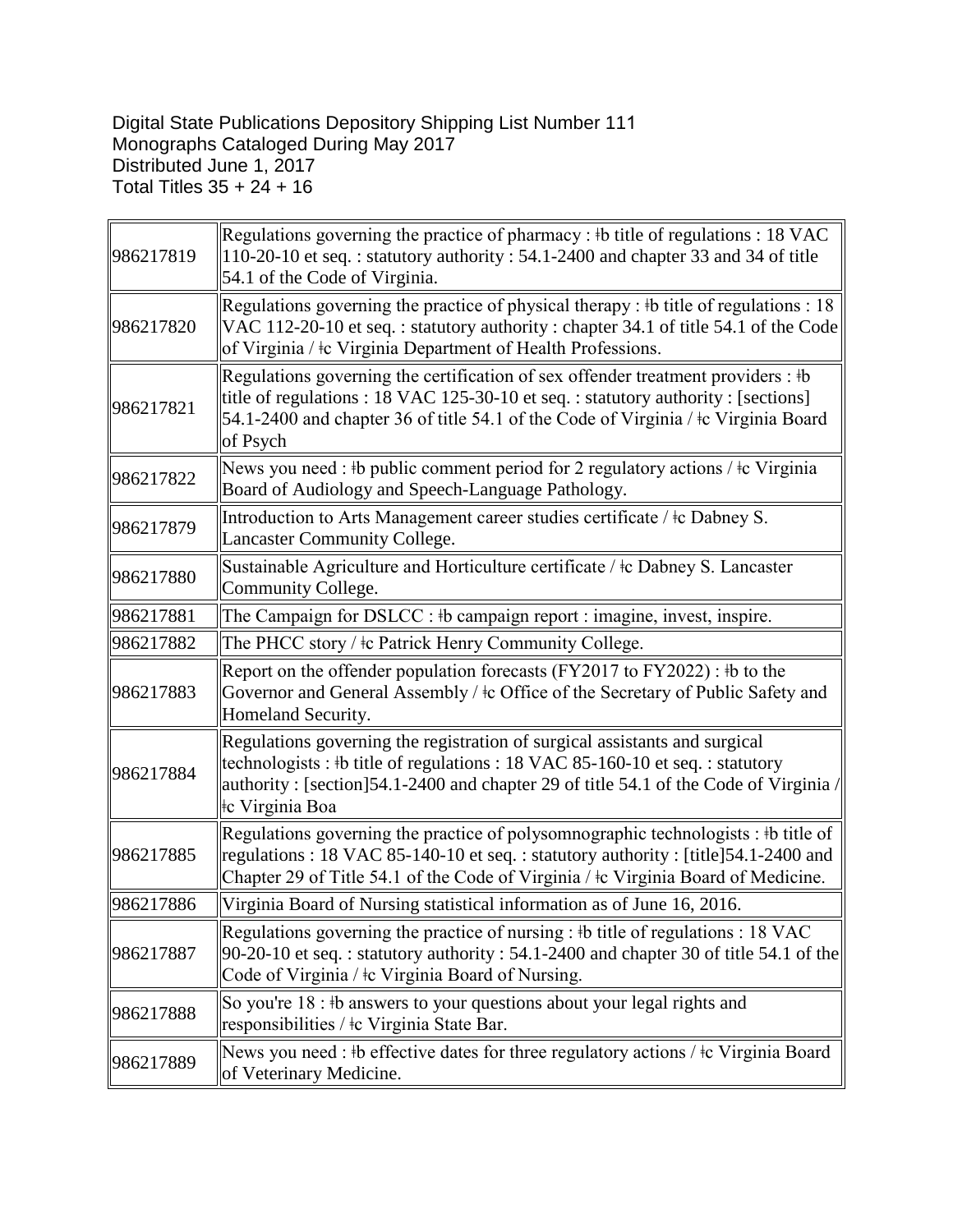| 986217890 | News you need : #b secondary pentobarbital poisoning of wildlife / $\pm c$ Virginia<br>Board of Veterinary Medicine.                                                                                                                                        |
|-----------|-------------------------------------------------------------------------------------------------------------------------------------------------------------------------------------------------------------------------------------------------------------|
| 986217891 | News you need : #b public comment period for 3 regulatory actions / $\pm c$ Virginia<br>Board of Veterinary Medicine.                                                                                                                                       |
| 986217892 | News you need : #b public comment period for regulatory actions / $\pm c$ Virginia<br>Board of Veterinary Medicine.                                                                                                                                         |
| 986217893 | News you need : #b new 2015 rabies regulations in place for Virginia veterinarians<br>te Virginia Board of Veterinary Medicine.                                                                                                                             |
| 986217894 | News you need : #b veterinarians and wildlife rehabilitators - prescription drugs /<br>te Virginia Board of Veterinary Medicine.                                                                                                                            |
| 986217895 | General fund six-year financial plan : #b fiscal years 2017 to 2022 / #c Department<br>of Planning and Budget.                                                                                                                                              |
| 986217896 | FY2016 year-end close and FY2017 start-up budget instructions / ‡c Department<br>of Planning and Budget.                                                                                                                                                    |
| 986217897 | July 2016 changes to the Commonwealth's Performance Budgeting system / $\pm c$<br>Department of Planning and Budget.                                                                                                                                        |
| 986217898 | Instructions for preparing capital project requests : #b 2017 General Assembly<br>Session / ‡c Department of Planning and Budget.                                                                                                                           |
| 986217899 | Instructions for preparing capital project draw schedules / $\pm c$ Department of<br>Planning and Budget.                                                                                                                                                   |
| 986217900 | Instructions for maintenance reserve report / ‡c Department of Planning and<br>Budget.                                                                                                                                                                      |
| 986217901 | Instructions for preparing FY 2017 savings strategies : #b 2016-2018 biennium / $\pm c$<br>Virginia Department of Planning and Budget.                                                                                                                      |
| 986217902 | Instructions for preparing supplemental reporting submissions / ‡c Department of<br>Planning and Budget.                                                                                                                                                    |
| 986217903 | Instructions for preparing six-year nongeneral fund revenue estimates / ‡c<br>Department of Planning and Budget.                                                                                                                                            |
| 986217904 | Instructions for the submission of decision packages : #b 2016-2018 amended<br>budget / ‡c Department of Planning and Budget.                                                                                                                               |
| 986217905 | Commonwealth of Virginia fiscal year 2017 savings plan / prepared by the<br>Virginia Department of Planning and Budget.                                                                                                                                     |
| 986217906 | Instructions for the submission of 2018 savings decision packages : #b 2016-2018<br>amended budget / $\pm c$ Department of Planning and Budget.                                                                                                             |
| 986217907 | Regulations governing the practice of psychology : #b title of regulations : 18<br>VAC 125-20-10 et seq.: statutory authority: 54.1-2400 and chapter 36 of title<br>54.1 of the Code of Virginia / $\pm c$ Virginia Board of Psychology.                    |
| 986217908 | Regulations governing the practice of social work : $\frac{1}{2}$ title of regulations : 18<br>VAC 140-20-10 et seq.: statutory authority: [sections] 54.1-2400 and chapter 37<br>of title 54.1 of the Code of Virginia / ‡c Virginia Board of Social Work. |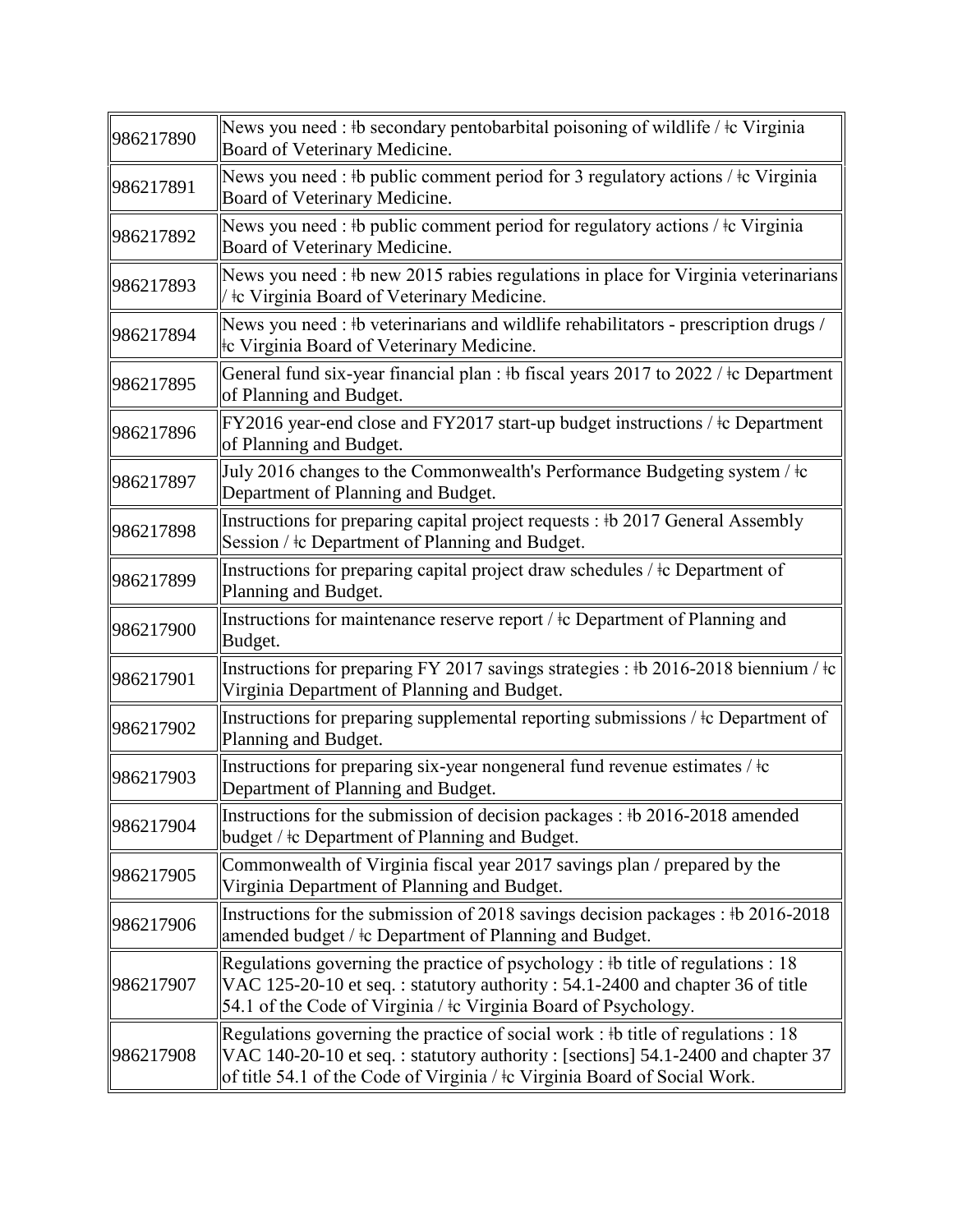| 986217909 | Regulations governing the practice of veterinary medicine : $\#$ title of regulations :<br>18 VAC 150-20-10 et seq.: statutory authority: 54.1-2400 and chapter 38 of title<br>54.1 of the Code of Virginia / ‡c Virginia Board of Veterinary Medicine.                  |
|-----------|--------------------------------------------------------------------------------------------------------------------------------------------------------------------------------------------------------------------------------------------------------------------------|
| 988342830 | La corte suprema de Virginia.                                                                                                                                                                                                                                            |
| 180773791 | Child support, the courts and you : #b a handbook for parents.                                                                                                                                                                                                           |
| 988343139 | The Judicial System of Virginia : #b 2004-2006 strategic plan.                                                                                                                                                                                                           |
| 172636176 | Manutención de menores, los tribunales y usted : ‡b un panfleto para padres.                                                                                                                                                                                             |
| 988343219 | Bringing the future to justice : #b charting the course in the New Dominion : the<br>Judicial System of Virginia 2002-2004 strategic plan / ‡c [Judicial Council of<br>Virginia].                                                                                        |
| 988343221 | Bringing the future to justice : #b charting the course in the New Dominion : the<br>Judicial System of Virginia 2000-2002 strategic plan / ‡c [Judicial Council of<br>Virginia].                                                                                        |
| 988343222 | Guidelines on mediation and the unauthorized practice of law / $\pm$ c Office of the<br>Executive Secretary, Supreme Court of Virginia.                                                                                                                                  |
| 166408838 | The answer book for jury service / ‡c [Judicial Council of Virginia].                                                                                                                                                                                                    |
| 180878060 | Commission on Virginia Courts in the 21st century : #b to benefit all, to exclude<br>none : preliminary recommendations of the Commission.                                                                                                                               |
| 172639630 | Tribunal de Apelaciones = $\frac{1}{2}$ b Court of Appeals.                                                                                                                                                                                                              |
| 172662357 | Tribunales Generales De Distrito = $\frac{1}{2}$ b General District Courts.                                                                                                                                                                                              |
| 180928730 | Commission on Virginia Courts in the 21st century : #b to benefit all, to exclude<br>none : final report / $\pm c$ Supreme Court of Virginia.                                                                                                                            |
| 172658074 | El Tribunal de Circuito = $\frac{1}{2}$ b Circuit Court.                                                                                                                                                                                                                 |
| 180771760 | Tribunal de Distrito para Menores y de Relaciones Familiares = $\frac{1}{2}$ b Juvenile &<br>Domestic Relations District Courts.                                                                                                                                         |
| 988343140 | Study of the magistrate system : #b report of the Supreme Court of Virginia to the<br>Governor and the General Assembly of Virginia.                                                                                                                                     |
| 172665761 | Procedimientos de la Corte de Menor Cuantía = ‡b Small Claims Court<br>procedures.                                                                                                                                                                                       |
| 988343310 | Mediation : #b a consumer guide : Virginia.                                                                                                                                                                                                                              |
| 988343256 | Report of the Committee on District Courts on an examination of the current<br>system of compensating court appointed counsel and alternative methods of<br>providing adequate representation at a reasonable cost : #b to the Governor and the<br>General Assembly of V |
| 172674074 | Serving non-English speakers in the Virginia court system : #b guidelines for<br>policy and best practice.                                                                                                                                                               |
| 988343286 | Interim report on the family courts in Virginia : #b report of the Judicial Council of<br>Virginia to the Governor and the General Assembly of Virginia.                                                                                                                 |